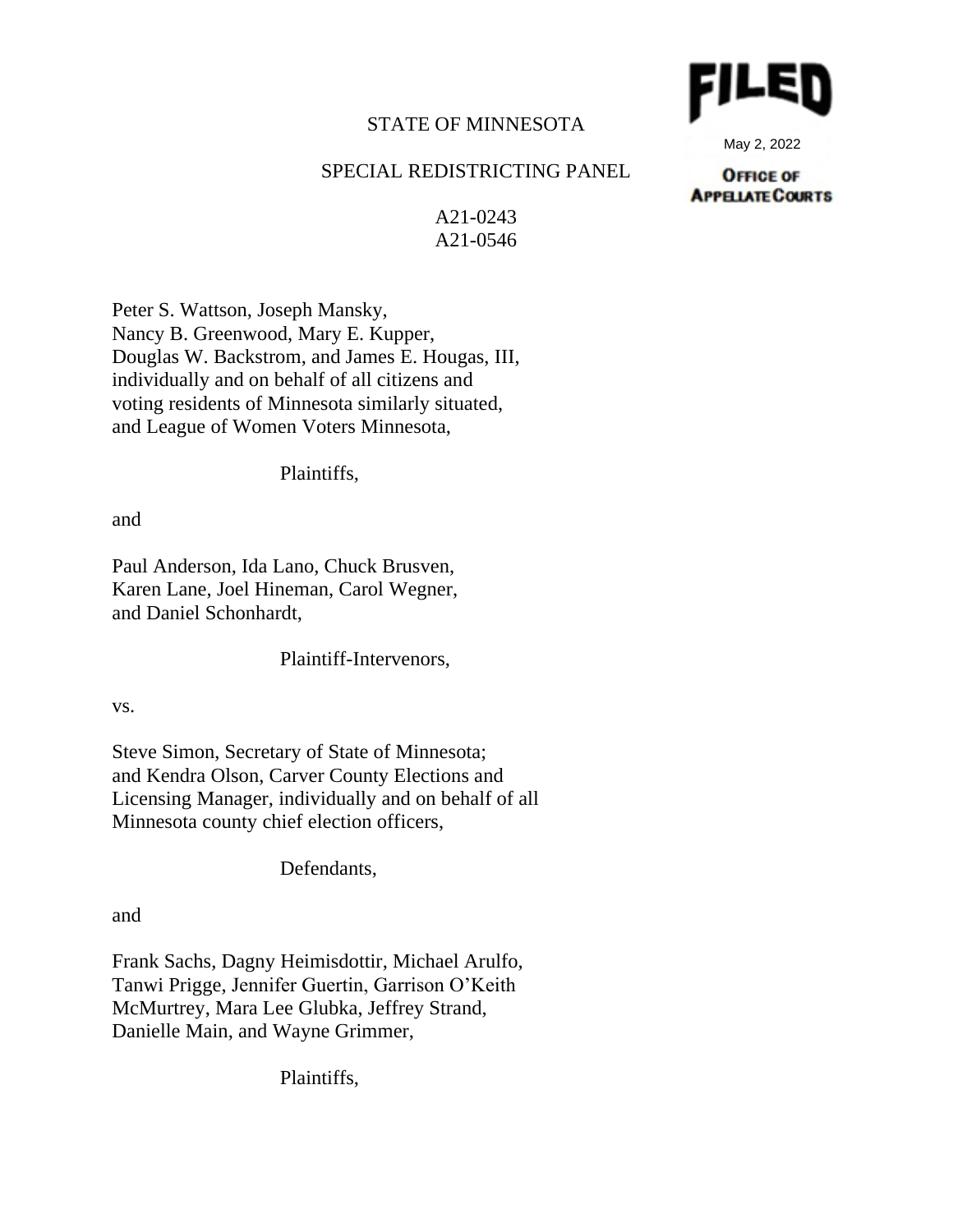and

Dr. Bruce Corrie, Shelly Diaz, Alberder Gillespie, Xiongpao Lee, Abdirazak Mahboub, Aida Simon, Beatriz Winters, Common Cause, OneMinnesota.org, and Voices for Racial Justice,

Plaintiff-Intervenors,

vs.

Steve Simon, Secretary of State of Minnesota,

Defendant.

## ORDER

Plaintiffs Peter Wattson, et al. and Frank Sachs, et al. brought actions challenging the constitutionality of the state's election districts established in 2012 and requesting attorney fees and costs. After those actions were consolidated, plaintiff-intervenors Paul Anderson, et al. and Dr. Bruce Corrie, et al. filed complaints in intervention challenging the constitutionality of the election districts and requesting attorney fees and costs.

On February 15, 2022, the panel issued final orders declaring the congressional and legislative districts unconstitutional, enjoining their use in the 2022 primary and general elections, and establishing new district boundaries. On April 29, 2022, the Wattson plaintiffs filed an application for attorney fees and costs under 42 U.S.C. § 1988(b) (2018).